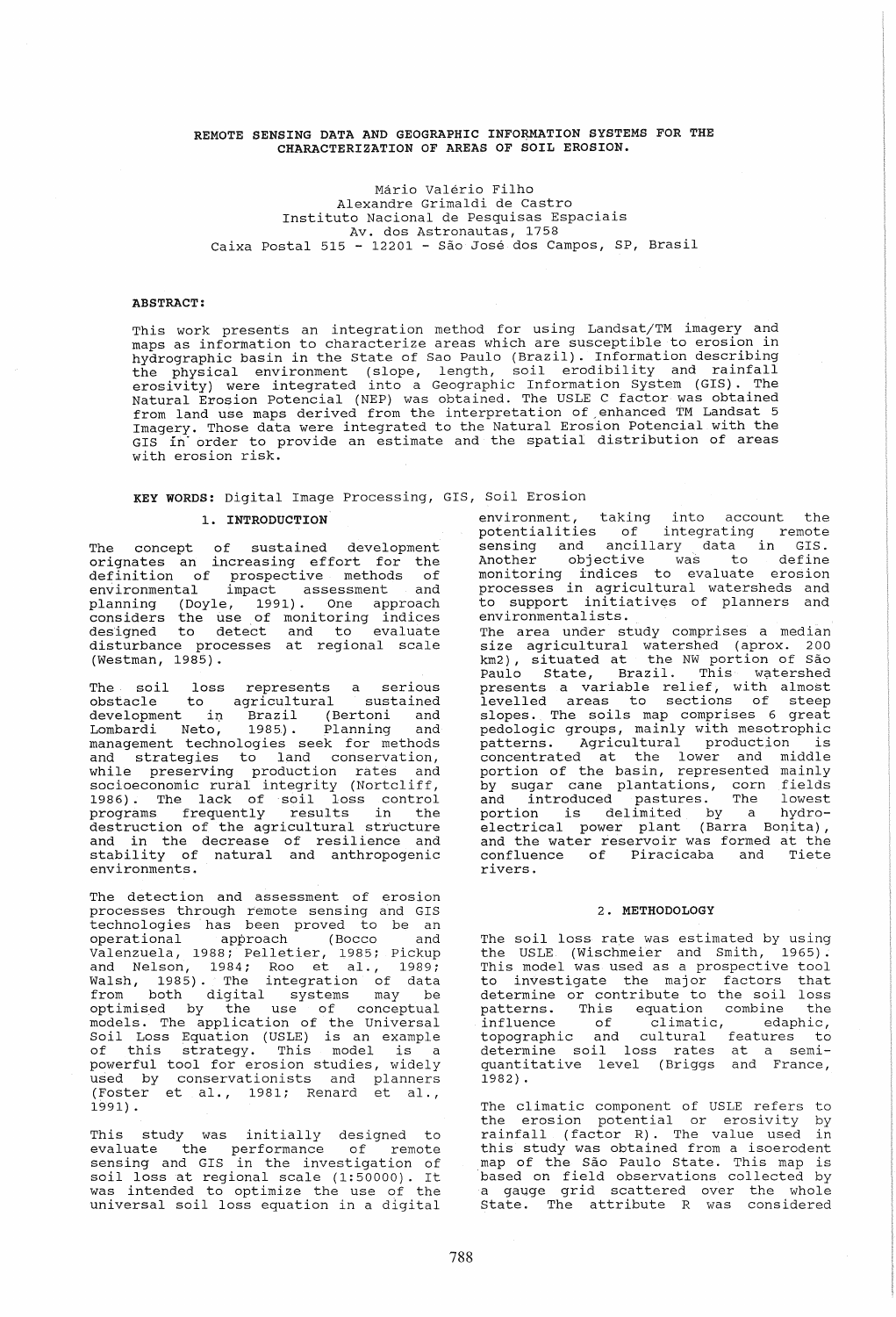constant for the whole watershed, with a mean annual value of  $R = 625 \t{mm/ha/y}$ (Bertoni and Lombardi Neto, 1985).

Factor  $K -$  erodibility - corresponds to the intrinsic susceptibility of each soil<br>group to erosion processes. This group to erosion processes. attribute was obtained introducing a soils map into a GIS and then converting it to specific values of erodibility (Bertoni and Lombardi Neto, 1985).

The topographic factor is composed by the parameters (S) slope steepness and (L) slope length, integrated as follow:

 $(LS) = (0.00984 * L^{0.63} * S^{1.18})$ 

both attributes sampled directly from a topographic map at 1:50000.

Cultural factors (C and P) represent the influence of human actions upon soil loss patterns. It is composed by the factors land use and management (C) and conservationist practices (P). The former was defined by using TM imagery; the latter (P) was considered constant (P <sup>=</sup> 1.0), representing the worst condition, i.e. absence of any conservationist practice.

The detection of land use patterns from remote sensing follows a two step procedure. First, the imagery, corresponding to the winter season of 1990, was submitted to an atmospheric and geometric correction. The resultant imagery represents a geocoded data set, Imayor, roprobonce a goodbaca aada boo, projection used to define the project at the GIS environment.

The imagery, composed by the six bands of the rangery, composed by the BIA bands of a supervised classifier, the Maxver algorithm. Initially 12 thematic classes of land use were defined. After the classification, these classes were reclassified to 8 generic land use patterns, representing: (1) annual crops, (2) sugar cane plantations, (3) Pinus forest, (4) native vegetation, (5) barren soil, (6) native pasture, (7) managed pasture and (8) urban zones.

Specific C values were derived from land use patterns based on experimental field and laboratory data. These data describe the contribution of each cover type to the protection of soils against erosion.

An analytical procedure was applied at a GIS, integrating both ancillary data and remote sensing data using the USLE. At first the Natural Erosion Potential was calculated as follows:

 $NEP = R * K * (LS)$ 

Then the final index, expectation of soil loss (A), was obtained by the integration of NEP and combined factors C and P.

The monitoring indices were defined considering the following relation:

 $CI = A/At$  and  $DI = CP - CPL$ 

where CI = critical index, DI discrepancy index, A = final product of arborepancy rhach, he finds produce of<br>USLE, At = tolerable soil loss index, CP = observed land use and CPt = land use obtained as follows:

 $CPL = At/NEP$ 

The critical index detects areas where<br>soil loss rates are greater than the loss rates are greater than the technical acceptable or tolerable level (CI > 1). The Discrepancy index depicts areas where land use patterns induce to areas more rand doe paceering madee es tolerable level (DI > 0).

#### 3. RESULTS

Initially a preliminary environmental typology (environmental zoning) was defined. This was performed by using ordination and classification techniques over the primary data set. Homogeneous over ene primary data set: homogeneous<br>areas concerning both relief features (Tables 1 and 2) and edaphic cover (Table 3) were recognized.

|  | TABLE 1 - CORRESPONDING AREA TO EACH |  |  |
|--|--------------------------------------|--|--|
|  | SLOPE STEEPNESS CLASS (S) (IN KM2).  |  |  |

|       | $0 - 3$   | 1.30  |
|-------|-----------|-------|
| $3 -$ | 6         | 2.24  |
|       | $6 - 12$  | 3.93  |
|       | $12 - 20$ | 13.94 |
|       | $20 - 40$ | 41.36 |
|       | $40 - 60$ | 18.00 |
|       | > 60      | 12.12 |

TABLE 2 - CORRESPONDING AREA TO EACH SLOPE LENGTH (L) (IN KM2).

|  | 3.24                                                   |
|--|--------------------------------------------------------|
|  | 13.53                                                  |
|  | 53.08                                                  |
|  | 22.13                                                  |
|  | 0.99                                                   |
|  | 0 – 50<br>$50 - 100$<br>100 - 200<br>200 - 300<br>>300 |

TABLE 3 - CORRESPONDING AREA TO EACH CLASS OF SOIL ERODIBILITY *(K)* (KM2).

|  | 0.11 - 0.22   | 62.54 |
|--|---------------|-------|
|  | $0.22 - 0.24$ | 6.29  |
|  | $0.24 - 0.30$ | 17.61 |
|  | > 0.30        | 6.53  |
|  |               |       |

The index NEP was classified in four Intervals, representing areas with weak, moderate, noderate to strong and strong potential of soil loss (Figure 1 and Table 4). It. was observed that class and fabic 4). It was observed that thas correspondlng to almost 60% of the absolute area. This index was defined asserate area: This Thack was acrifical<br>taking into account only physical caning theo account only physical<br>attributes intrinsic to the environment, without any human intervention. Based solely on this index, the watershed must be considered as highly susceptible to so considered as highly susceptible to application of conservationist and management practices. More than 85% of the area under study presented rates of soil loss greater than 800 t/ha/y.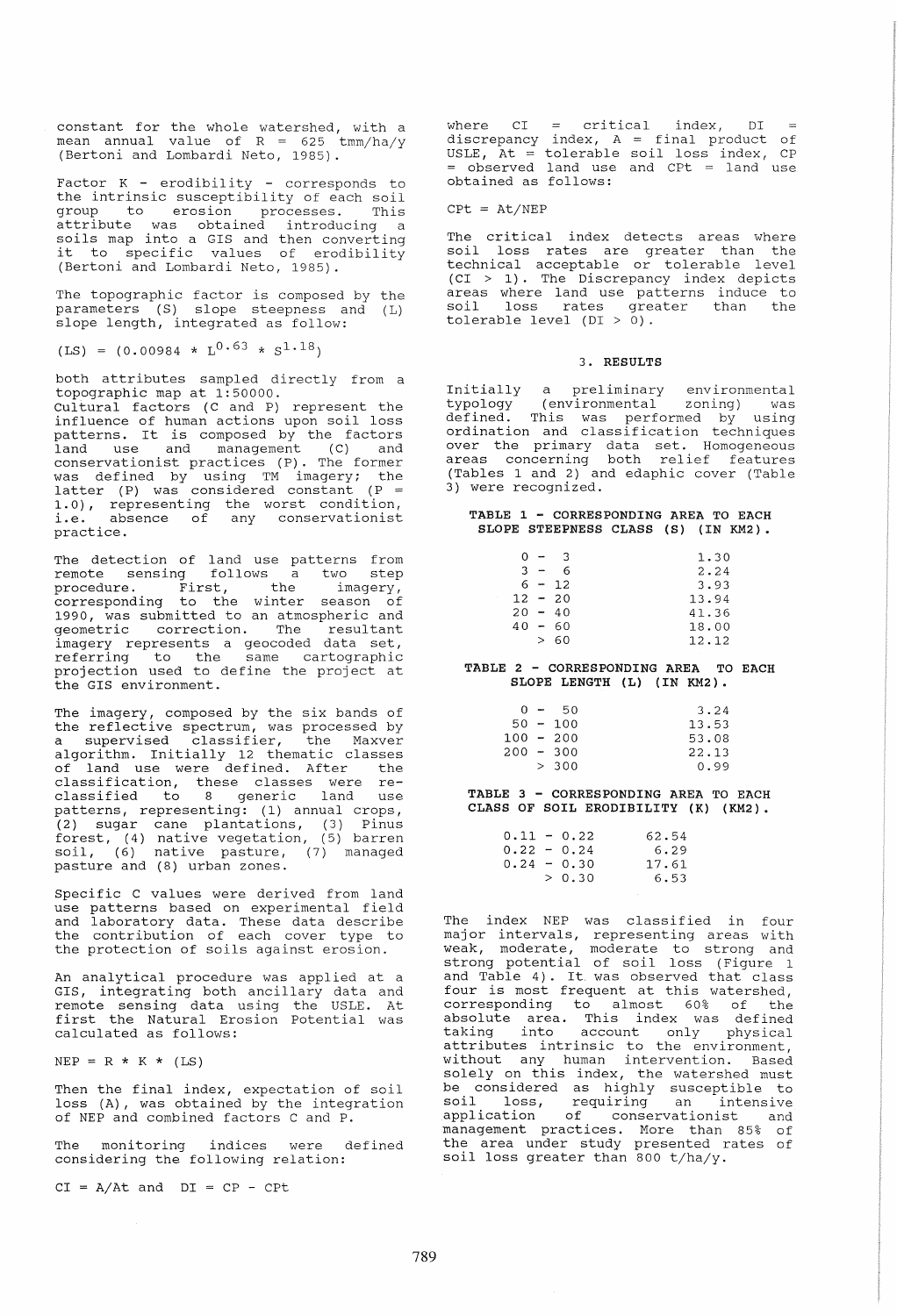

Figure 1 - Natural erosion potential of area under study.

# TABLE 4 - CORRESPONDING AREA TO EACH CLASS OF NEP (IN KM2).

| Class |                        | $(km2)$ (%)              |
|-------|------------------------|--------------------------|
|       | $0 - 400$<br>400 - 800 | 4.32(4.65)<br>8.79(9.46) |
|       | 800 - 1600             | 27.30(29.37)             |
|       | >1600                  | 52.55(56.52)             |

Integrating this index with the land use patterns detected by remote sensing, the paccerns accessed by remote bending, the<br>expected soil loss rate (index A) was calculated. The intervals adopted to classify these values were defined by the analysis of frequency histograms. Table 5 shows the area (km2) corresponding to each class of A. Table 6 shows the results of the integrated analysis of NEP and the A index (cross tabulation). One can observe the coincidence among each expected class and the four intervals of NEP.

|      |  |  | TABLE 5 - CORRESPONDING AREA TO EACH    |  |  |  |  |
|------|--|--|-----------------------------------------|--|--|--|--|
|      |  |  | CLASS OF A, EXPECTED SOIL LOSS RATE (IN |  |  |  |  |
| KM2) |  |  |                                         |  |  |  |  |

|         | ი –    | 10           | 37.12 |
|---------|--------|--------------|-------|
| 10      | $\sim$ | 25           | 21.91 |
| $25 -$  |        | 50           | 7.91  |
| $50 -$  |        | 100          | 6.59  |
| $100 -$ |        | 500          | 11.21 |
|         |        | $500 - 2000$ | 7.52  |
| > 2000  |        |              | 1.42  |

# TABLE 6 - CROSS TABULATION OF ATTRIBUTES NEP OVER A (KM2).

|     | A 1 2 3 4 5 6 7                             |  |  |  |
|-----|---------------------------------------------|--|--|--|
| NEP |                                             |  |  |  |
|     |                                             |  |  |  |
|     | $1$ 3.14 0.34 0.15 0.21 0.48 --- ---        |  |  |  |
|     | $2, 4.97, 1.27, 0.36, 0.38, 1.49, 0.32$ --- |  |  |  |
|     | $3$ 12.60 5.19 1.82 1.60 2.67 3.42 ---      |  |  |  |
|     | 4 16.13 15.02 5.20 4.71 6.31 3.76 1.42      |  |  |  |